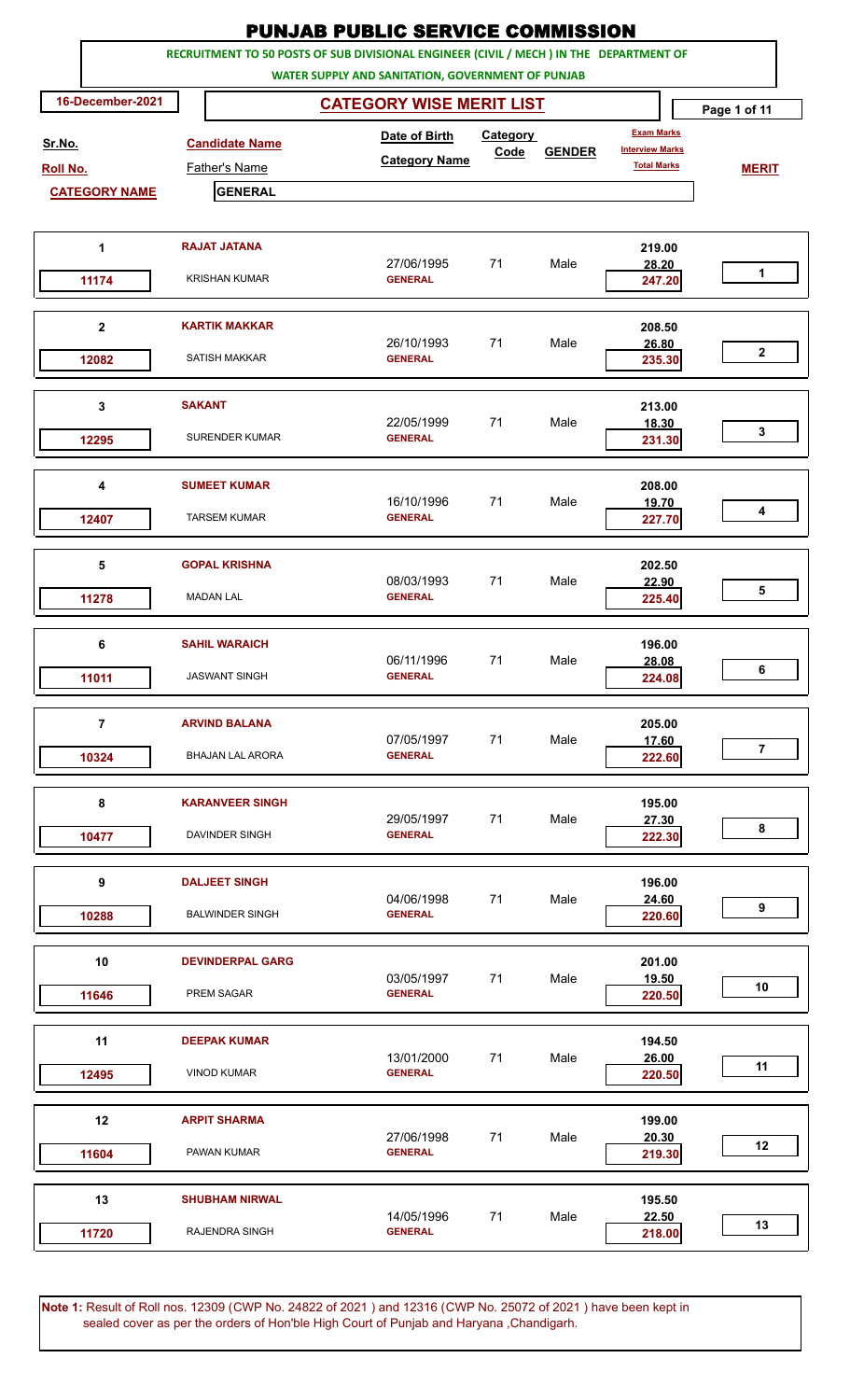|                    |                  |                                                                                         | <b>PUNJAB PUBLIC SERVICE COMMISSION</b>           |                                |               |                                                                   |                              |  |
|--------------------|------------------|-----------------------------------------------------------------------------------------|---------------------------------------------------|--------------------------------|---------------|-------------------------------------------------------------------|------------------------------|--|
|                    |                  | RECRUITMENT TO 50 POSTS OF SUB DIVISIONAL ENGINEER (CIVIL / MECH ) IN THE DEPARTMENT OF | WATER SUPPLY AND SANITATION, GOVERNMENT OF PUNJAB |                                |               |                                                                   |                              |  |
|                    | 16-December-2021 | <b>CATEGORY WISE MERIT LIST</b>                                                         |                                                   |                                |               |                                                                   |                              |  |
| Sr.No.<br>Roll No. |                  | <b>Candidate Name</b><br>Father's Name                                                  | Date of Birth<br><b>Category Name</b>             | <b>Category</b><br><b>Code</b> | <b>GENDER</b> | <b>Exam Marks</b><br><b>Interview Marks</b><br><b>Total Marks</b> | Page 2 of 11<br><b>MERIT</b> |  |
|                    | 14<br>10776      | <b>PRABHNOOR SINGH</b><br><b>HARJINDER SINGH</b>                                        | 12/09/1994<br><b>GENERAL</b>                      | 71                             | Male          | 193.00<br>23.10<br>216.10                                         | 14                           |  |
|                    | 15<br>11195      | <b>RAMIT THAKUR</b><br>KULDEEP CHAND                                                    | 19/11/1993<br><b>GENERAL</b>                      | 71                             | Male          | 186.50<br>23.04<br>209.54                                         | 15                           |  |
|                    | 16<br>12492      | <b>PARAS GARG</b><br><b>VINAY KUMAR</b>                                                 | 23/01/2000<br><b>GENERAL</b>                      | 71                             | Male          | 187.50<br>21.20<br>208.70                                         | 16                           |  |
|                    | 17<br>11956      | <b>GAUTAM JINDAL</b><br>RAVI PARKASH                                                    | 17/03/1996<br><b>GENERAL</b>                      | 71                             | Male          | 184.50<br>23.20<br>207.70                                         | 17                           |  |
|                    | 18<br>11291      | <b>VISHAL KUMAR</b><br><b>MAHENDER KUMAR</b>                                            | 28/09/1995<br><b>GENERAL</b>                      | 71                             | Male          | 190.50<br>17.00<br>207.50                                         | 18                           |  |
|                    | 19<br>12195      | <b>SHUBHAM KUMAR SINGLA</b><br>SUBHASH CHAND SINGLA                                     | 19/09/1994<br><b>GENERAL</b>                      | 71                             | Male          | 183.00<br>22.64<br>205.64                                         | 19                           |  |
|                    | 20<br>12351      | <b>SAHIL</b><br><b>SURINDER SINGH</b>                                                   | 18/07/1997<br><b>GENERAL</b>                      | 71                             | Male          | 189.00<br>14.70<br>203.70                                         | 20                           |  |
|                    | 21<br>11789      | <b>GARVIT ARORA</b><br>RAJU ARORA                                                       | 29/08/1996<br><b>GENERAL</b>                      | 71                             | Male          | 182.50<br>20.50<br>203.00                                         | 21                           |  |
|                    | 22<br>11562      | <b>GAURAV KANT PATHAK</b><br>PARMATMA NAND PATHAK                                       | 26/09/1995<br><b>GENERAL</b>                      | 71                             | Male          | 180.50<br>21.50<br>202.00                                         | 22                           |  |
|                    | 23<br>11628      | <b>ABHIJEET SINGH</b><br>PRABHJIT SINGH                                                 | 30/06/1997<br><b>GENERAL</b>                      | 71                             | Male          | 180.50<br>21.40<br>201.90                                         | 23                           |  |
|                    | 24<br>11248      | <b>HARMANDEEP SINGH</b><br><b>LAKHVIR SINGH</b>                                         | 16/10/1996<br><b>GENERAL</b>                      | 71                             | Male          | 182.00<br>19.70<br>201.70                                         | 24                           |  |
|                    | 25<br>10680      | <b>SHIVAM SACHDEVA</b><br><b>GURPREET SINGH</b>                                         | 04/03/2000<br><b>GENERAL</b>                      | 71                             | Male          | 186.00<br>15.60<br>201.60                                         | 25                           |  |
|                    | 26<br>11716      | <b>PARKASH LAKESER</b><br>RAJENDER KUMAR                                                | 09/08/1993<br><b>GENERAL</b>                      | 71                             | Male          | 180.50<br>21.00<br>201.50                                         | 26                           |  |
|                    | 27<br>11762      | <b>AYUSH GOYAL</b><br>RAJINDER KUMAR GOYAL                                              | 01/05/1996<br><b>GENERAL</b>                      | 71                             | Male          | 181.00<br>20.40<br>201.40                                         | 27                           |  |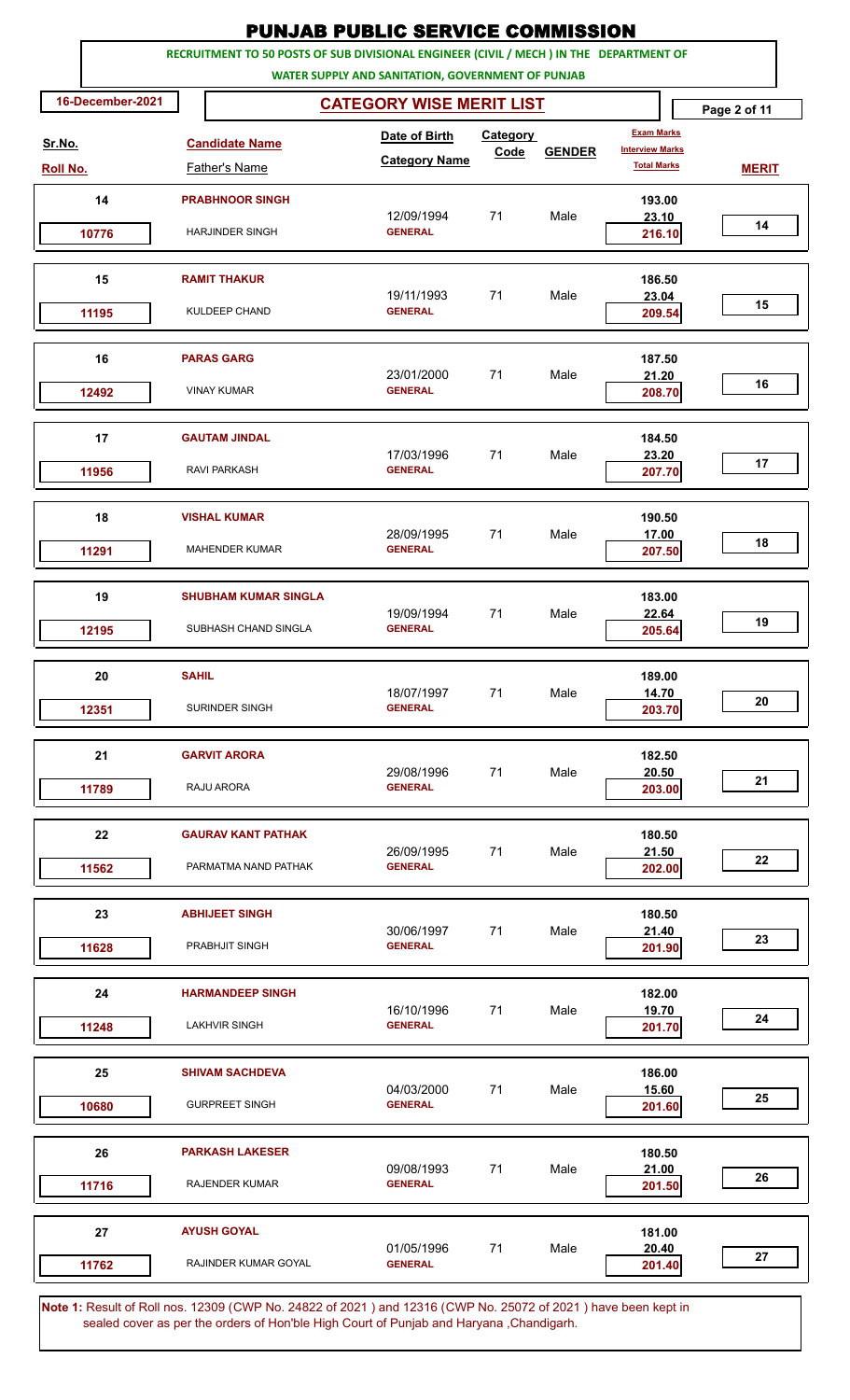|                           |              |                                        | <b>PUNJAB PUBLIC SERVICE COMMISSION</b><br>RECRUITMENT TO 50 POSTS OF SUB DIVISIONAL ENGINEER (CIVIL / MECH ) IN THE DEPARTMENT OF |                         |               |                                                                   |              |
|---------------------------|--------------|----------------------------------------|------------------------------------------------------------------------------------------------------------------------------------|-------------------------|---------------|-------------------------------------------------------------------|--------------|
|                           |              |                                        | WATER SUPPLY AND SANITATION, GOVERNMENT OF PUNJAB                                                                                  |                         |               |                                                                   |              |
| 16-December-2021          |              |                                        | <b>CATEGORY WISE MERIT LIST</b>                                                                                                    |                         |               |                                                                   | Page 3 of 11 |
| Sr.No.<br><b>Roll No.</b> |              | <b>Candidate Name</b><br>Father's Name | Date of Birth<br><b>Category Name</b>                                                                                              | <b>Category</b><br>Code | <b>GENDER</b> | <b>Exam Marks</b><br><b>Interview Marks</b><br><b>Total Marks</b> | <b>MERIT</b> |
| 28                        |              | <b>DEEPESH GOYAL</b>                   |                                                                                                                                    |                         |               | 181.00                                                            |              |
| 11806                     |              | RAKESH KUMAR                           | 21/08/1997<br><b>GENERAL</b>                                                                                                       | 71                      | Male          | 19.60<br>200.60                                                   | 28           |
| 29                        |              | <b>VINNINDER SINGH</b>                 | 13/06/1997                                                                                                                         | 71                      | Male          | 181.00<br>18.80                                                   |              |
| 12402                     |              | <b>TARINDER SINGH</b>                  | <b>GENERAL</b>                                                                                                                     |                         |               | 199.80                                                            | 29           |
| 30                        |              | <b>PUNEET SINGH SEMBHY</b>             |                                                                                                                                    |                         |               | 183.50                                                            |              |
| 10658                     |              | <b>GURMEET SINGH SEMBHY</b>            | 27/05/1995<br><b>GENERAL</b>                                                                                                       | 71                      | Male          | 15.50<br>199.00                                                   | 30           |
| 31                        |              | <b>SAHILPREET KAUR</b>                 | 23/09/1997                                                                                                                         | 71                      | Female        | 176.00<br>22.80                                                   |              |
| 11468                     |              | <b>NARINDER SINGH</b>                  | <b>GENERAL</b>                                                                                                                     |                         |               | 198.80                                                            | 31           |
| 32                        |              | <b>MANDEEP SINGH ARORA</b>             | 09/09/1997                                                                                                                         | 71                      | Male          | 183.50<br>14.00                                                   |              |
| 10792                     |              | <b>HARJIT SINGH ARORA</b>              | <b>GENERAL</b>                                                                                                                     |                         |               | 197.50                                                            | 32           |
| 33                        |              | <b>SUMINDER KAUR</b>                   | 25/11/1991                                                                                                                         | 71                      | Female        | 169.50<br>27.52                                                   |              |
| 10049                     |              | <b>AMARJOT SINGH</b>                   | <b>GENERAL</b>                                                                                                                     |                         |               | 197.02                                                            | 33           |
| 34                        |              | <b>RAMAN MOHAN</b>                     | 22/02/1994                                                                                                                         | 71                      | Male          | 180.50<br>15.20                                                   |              |
| 12382                     |              | <b>SUSHIL KUMAR</b>                    | <b>GENERAL</b>                                                                                                                     |                         |               | 195.70                                                            | 34           |
| 35                        |              | <b>JUGRAJ SINGH</b>                    | 25/05/1998                                                                                                                         | 71                      | Male          | 181.50<br>13.70                                                   |              |
| 10222                     |              | <b>BALDEV SINGH</b>                    | <b>GENERAL</b>                                                                                                                     |                         |               | 195.20                                                            | 35           |
| 36                        |              | <b>GAGANDEEP KAUR</b>                  | 22/02/1991                                                                                                                         | 71                      | Female        | 166.00<br>25.20                                                   |              |
| 11214                     |              | <b>KULDIP SINGH</b>                    | <b>GENERAL</b>                                                                                                                     |                         |               | 191.20                                                            | 36           |
| 37                        |              | <b>RAMANDEEP KAUR GILL</b>             | 02/11/1993                                                                                                                         | 71                      | Female        | 171.00<br>16.50                                                   |              |
| 12256                     |              | SUKHPAL SINGH GILL                     | <b>GENERAL</b>                                                                                                                     |                         |               | 187.50                                                            | 37           |
| 38                        |              | <b>RAMANDEEP KAUR</b>                  | 25/02/1992                                                                                                                         | 71                      | Female        | 162.00<br>24.40                                                   |              |
| 10010                     |              | <b>AJAIB SINGH</b>                     | <b>GENERAL</b>                                                                                                                     |                         |               | 186.40                                                            | 38           |
| 39                        |              | <b>NEHA PANCHAL</b>                    |                                                                                                                                    | 71                      | Female        | 159.00                                                            |              |
| 10188                     |              | <b>BAL KRISHAN</b>                     | 07/02/1998<br><b>GENERAL</b>                                                                                                       |                         |               | 22.00<br>181.00                                                   | 39           |
| 40                        | <b>KIRTI</b> |                                        |                                                                                                                                    |                         |               | 150.00                                                            |              |
| 10003                     |              | ADARSH KUMAR BHASKAR                   | 22/10/1997<br><b>GENERAL</b>                                                                                                       | 71                      | Female        | 30.40<br>180.40                                                   | 40           |
| 41                        |              | <b>VALBHA RISHI</b>                    |                                                                                                                                    |                         |               | 160.00                                                            |              |
| 10508                     |              | DHARAM BIR RISHI                       | 02/12/1990<br><b>GENERAL</b>                                                                                                       | 71                      | Female        | 18.40<br>178.40                                                   | 41           |
|                           |              |                                        | Note 1: Result of Roll nos. 12309 (CWP No. 24822 of 2021) and 12316 (CWP No. 25072 of 2021) have been kept in                      |                         |               |                                                                   |              |

sealed cover as per the orders of Hon'ble High Court of Punjab and Haryana ,Chandigarh.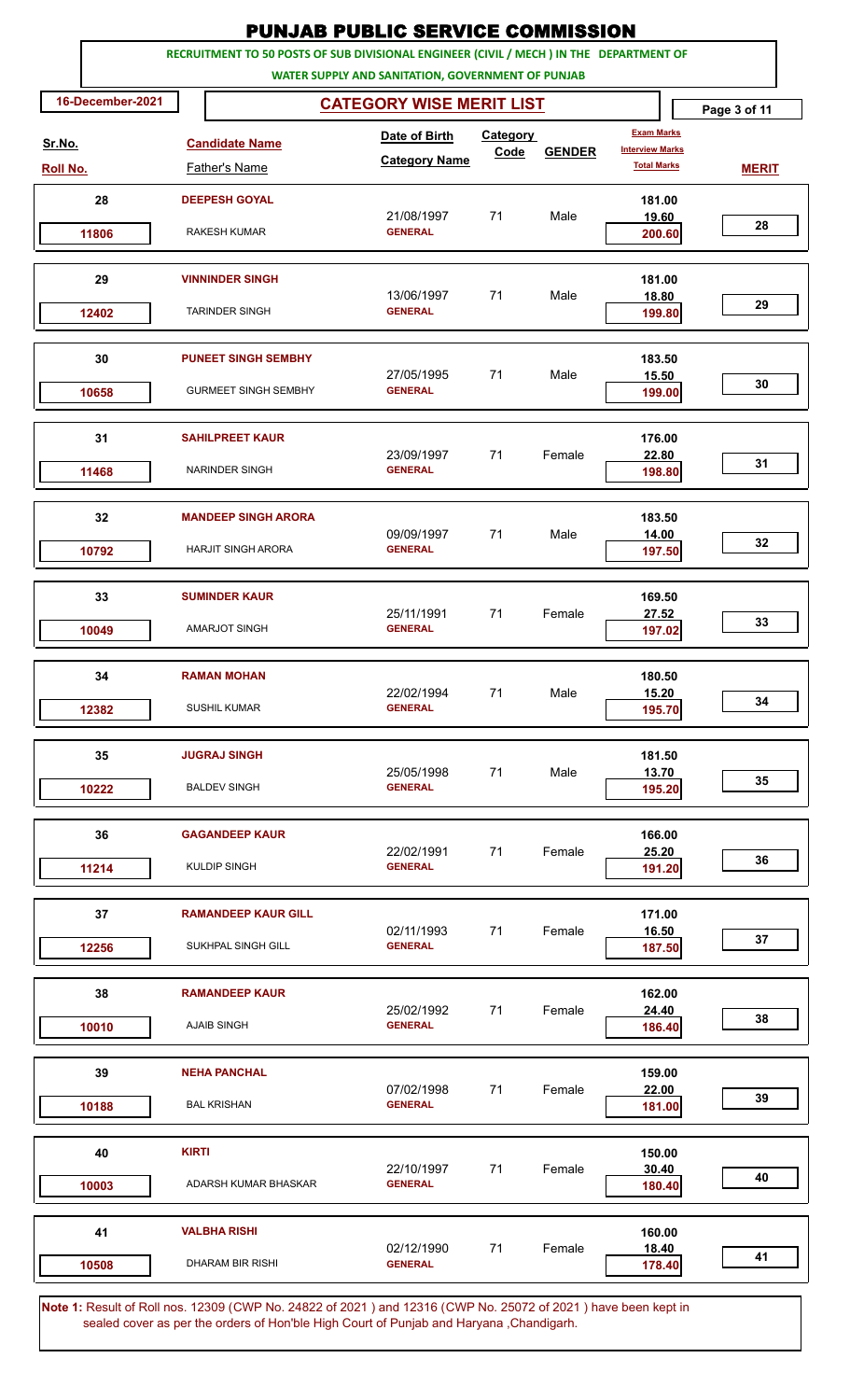|                 | <b>PUNJAB PUBLIC SERVICE COMMISSION</b>                                                 |              |                         |  |                                       |                  |               |                                             |  |              |  |
|-----------------|-----------------------------------------------------------------------------------------|--------------|-------------------------|--|---------------------------------------|------------------|---------------|---------------------------------------------|--|--------------|--|
|                 | RECRUITMENT TO 50 POSTS OF SUB DIVISIONAL ENGINEER (CIVIL / MECH ) IN THE DEPARTMENT OF |              |                         |  |                                       |                  |               |                                             |  |              |  |
|                 | WATER SUPPLY AND SANITATION, GOVERNMENT OF PUNJAB                                       |              |                         |  |                                       |                  |               |                                             |  |              |  |
|                 | 16-December-2021<br><b>CATEGORY WISE MERIT LIST</b><br>Page 4 of 11                     |              |                         |  |                                       |                  |               |                                             |  |              |  |
| Sr.No.          |                                                                                         |              | <b>Candidate Name</b>   |  | Date of Birth<br><b>Category Name</b> | Category<br>Code | <b>GENDER</b> | <b>Exam Marks</b><br><b>Interview Marks</b> |  |              |  |
| <b>Roll No.</b> |                                                                                         |              | <b>Father's Name</b>    |  |                                       |                  |               | <b>Total Marks</b>                          |  | <b>MERIT</b> |  |
|                 | 42                                                                                      |              | <b>SIMRAN KAUR</b>      |  | 26/03/1997                            | 71               | Female        | 150.50<br>23.60                             |  |              |  |
|                 | 11944                                                                                   |              | RASHPAL SINGH SANDHU    |  | <b>GENERAL</b>                        |                  |               | 174.10                                      |  | 42           |  |
|                 | 43                                                                                      |              | <b>KANWALPREET KAUR</b> |  |                                       |                  |               | 151.00                                      |  |              |  |
|                 | 11335                                                                                   |              | <b>MANJEET SINGH</b>    |  | 30/01/1992<br><b>GENERAL</b>          | 71               | Female        | 17.30<br>168.30                             |  | 43           |  |
|                 | 44                                                                                      | <b>KOMAL</b> |                         |  | 01/09/1995                            | 71               | Female        | 153.00<br>15.10                             |  |              |  |
|                 | 11617                                                                                   |              | PAWAN NAGPAL            |  | <b>GENERAL</b>                        |                  |               | 168.10                                      |  | 44           |  |
|                 | 45                                                                                      |              | <b>SHWETA</b>           |  |                                       |                  |               | 145.50                                      |  |              |  |
|                 | 12074                                                                                   |              | <b>SATISH KUMAR</b>     |  | 15/10/1994<br><b>GENERAL</b>          | 71               | Female        | 22.20<br>167.70                             |  | 45           |  |
|                 |                                                                                         |              |                         |  |                                       |                  |               |                                             |  |              |  |
|                 | 46                                                                                      |              | <b>SOPHIA UPPAL</b>     |  | 10/01/1996                            | 71               | Female        | 145.50<br>21.40                             |  |              |  |
|                 | 12393                                                                                   |              | <b>SUSHIL UPPAL</b>     |  | <b>GENERAL</b>                        |                  |               | 166.90                                      |  | 46           |  |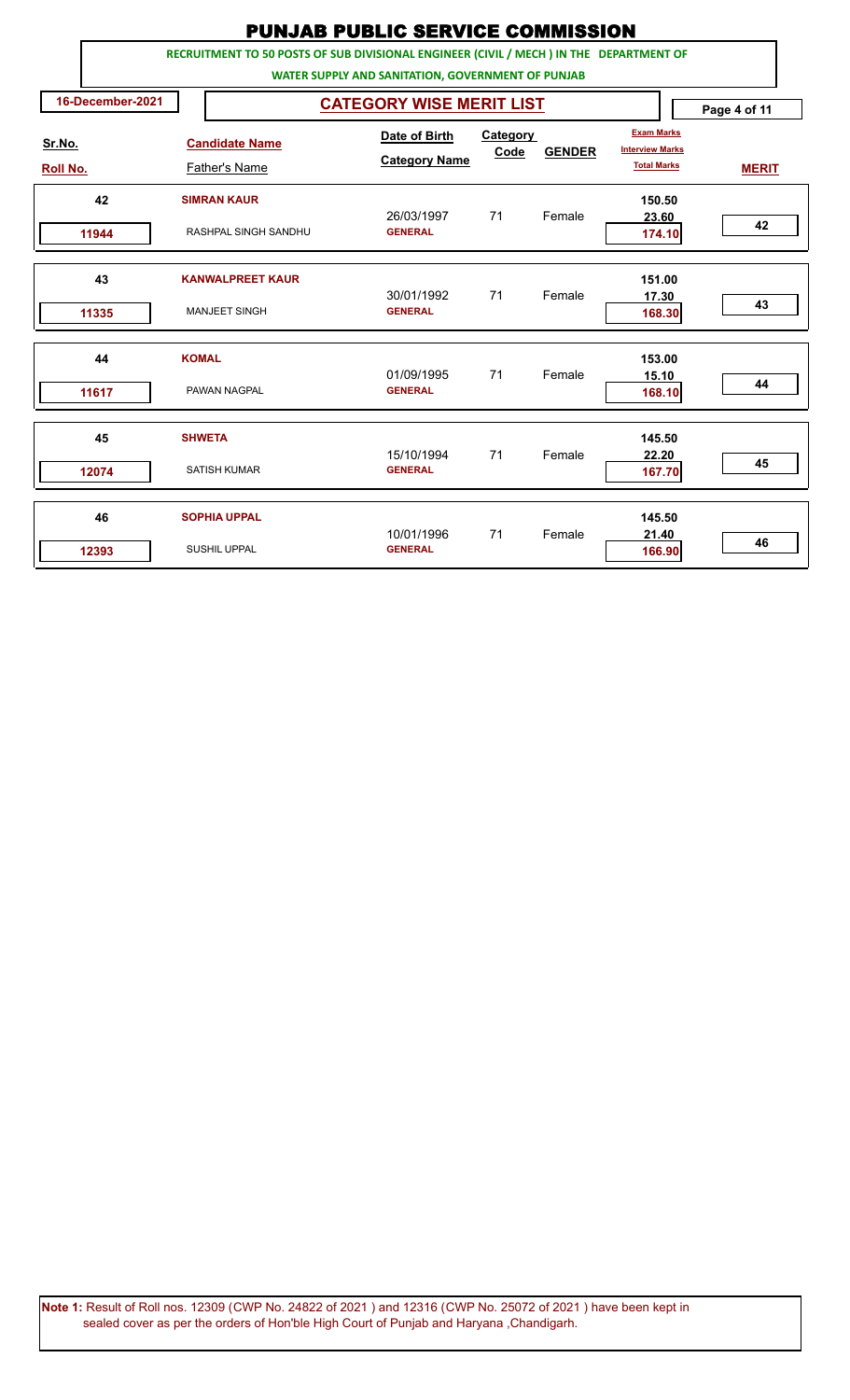|                      |                                                                                         |                                                    | <b>PUNJAB PUBLIC SERVICE COMMISSION</b> |                                |               |                                                                   |              |  |  |
|----------------------|-----------------------------------------------------------------------------------------|----------------------------------------------------|-----------------------------------------|--------------------------------|---------------|-------------------------------------------------------------------|--------------|--|--|
|                      | RECRUITMENT TO 50 POSTS OF SUB DIVISIONAL ENGINEER (CIVIL / MECH ) IN THE DEPARTMENT OF |                                                    |                                         |                                |               |                                                                   |              |  |  |
|                      | WATER SUPPLY AND SANITATION, GOVERNMENT OF PUNJAB                                       |                                                    |                                         |                                |               |                                                                   |              |  |  |
|                      | 16-December-2021                                                                        |                                                    | <b>CATEGORY WISE MERIT LIST</b>         |                                |               |                                                                   | Page 5 of 11 |  |  |
| Sr.No.<br>Roll No.   |                                                                                         | <b>Candidate Name</b><br><b>Father's Name</b>      | Date of Birth<br><b>Category Name</b>   | <b>Category</b><br><b>Code</b> | <b>GENDER</b> | <b>Exam Marks</b><br><b>Interview Marks</b><br><b>Total Marks</b> | <b>MERIT</b> |  |  |
| <b>CATEGORY NAME</b> |                                                                                         | LDESM, PUNJAB                                      |                                         |                                |               |                                                                   |              |  |  |
| 47<br>10450          |                                                                                         | <b>DEEPAK KUMAR SHARMA</b><br><b>DARSHAN KUMAR</b> | 31/08/1996<br><b>LDESM, PUNJAB</b>      | 73                             | Male          | 143.50<br>25.20<br>168.70                                         | 1            |  |  |
| 48<br>12071          |                                                                                         | <b>PRAVEEN KUMAR</b><br><b>SATISH KUMAR</b>        | 09/03/1995<br><b>LDESM, PUNJAB</b>      | 73                             | Male          | 135.00<br>20.30<br>155.30                                         | $\mathbf{2}$ |  |  |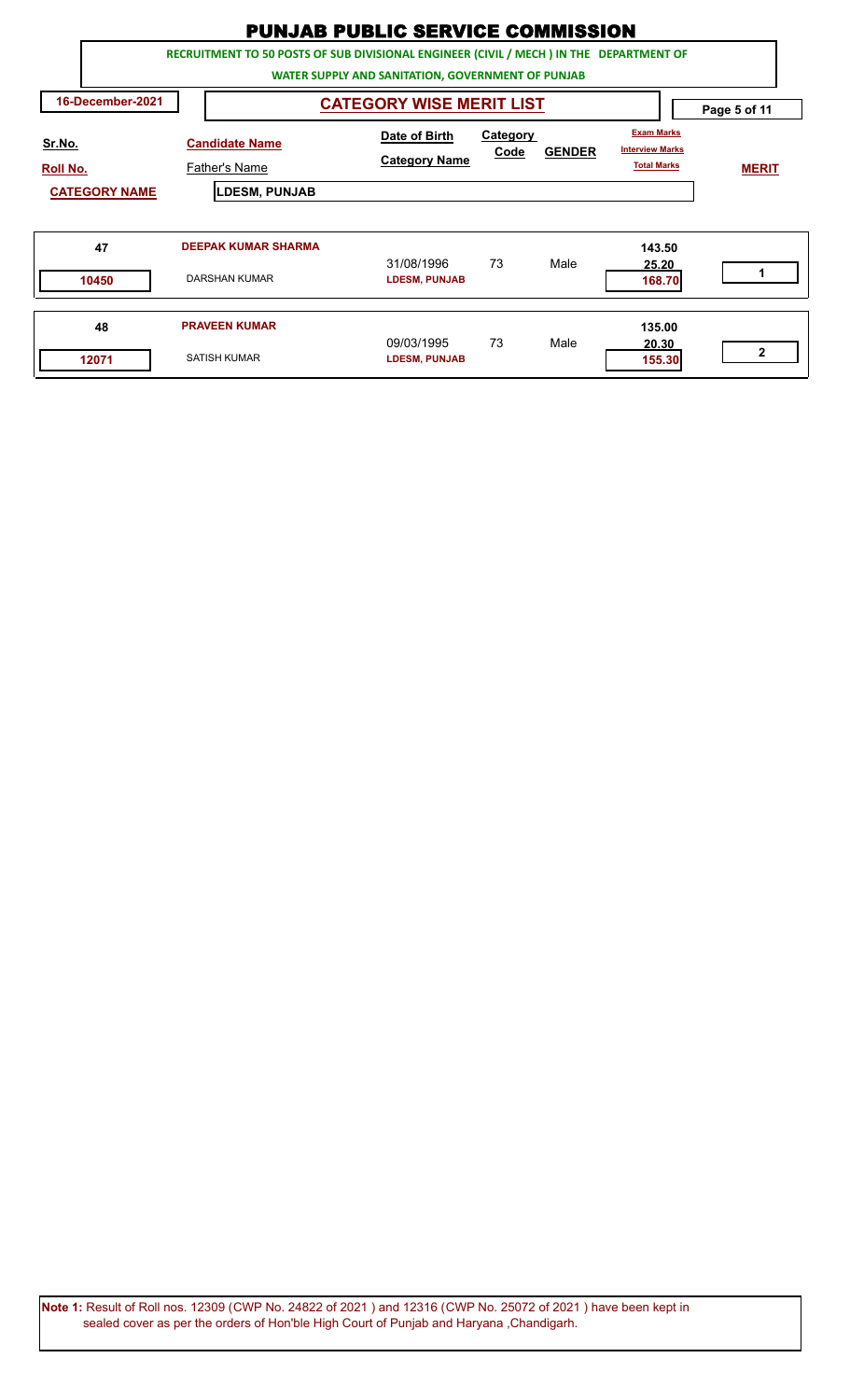|                                                                                         | <b>PUNJAB PUBLIC SERVICE COMMISSION</b>           |                                                                                                                                                        |              |  |  |  |  |  |  |
|-----------------------------------------------------------------------------------------|---------------------------------------------------|--------------------------------------------------------------------------------------------------------------------------------------------------------|--------------|--|--|--|--|--|--|
| RECRUITMENT TO 50 POSTS OF SUB DIVISIONAL ENGINEER (CIVIL / MECH ) IN THE DEPARTMENT OF |                                                   |                                                                                                                                                        |              |  |  |  |  |  |  |
|                                                                                         | WATER SUPPLY AND SANITATION, GOVERNMENT OF PUNJAB |                                                                                                                                                        |              |  |  |  |  |  |  |
| 16-December-2021                                                                        |                                                   | <b>CATEGORY WISE MERIT LIST</b>                                                                                                                        | Page 6 of 11 |  |  |  |  |  |  |
| Sr.No.<br><b>Roll No.</b>                                                               | <b>Candidate Name</b><br><b>Father's Name</b>     | <b>Exam Marks</b><br>Category<br>Date of Birth<br><b>Interview Marks</b><br><b>GENDER</b><br><b>Code</b><br><b>Category Name</b><br><b>Total Marks</b> | <b>MERIT</b> |  |  |  |  |  |  |
| <b>CATEGORY NAME</b>                                                                    | <b>LOCOMOTIVE DISABILITY</b>                      |                                                                                                                                                        |              |  |  |  |  |  |  |
| 49                                                                                      | <b>KASHISH KATHURIA</b>                           | 162.00<br>76<br>Female<br>13/04/1997<br>19.70                                                                                                          |              |  |  |  |  |  |  |
| 12534                                                                                   | ASHOK KUMAR KATHURIA                              | <b>LOCOMOTIVE DISABILITY</b><br>181.70                                                                                                                 |              |  |  |  |  |  |  |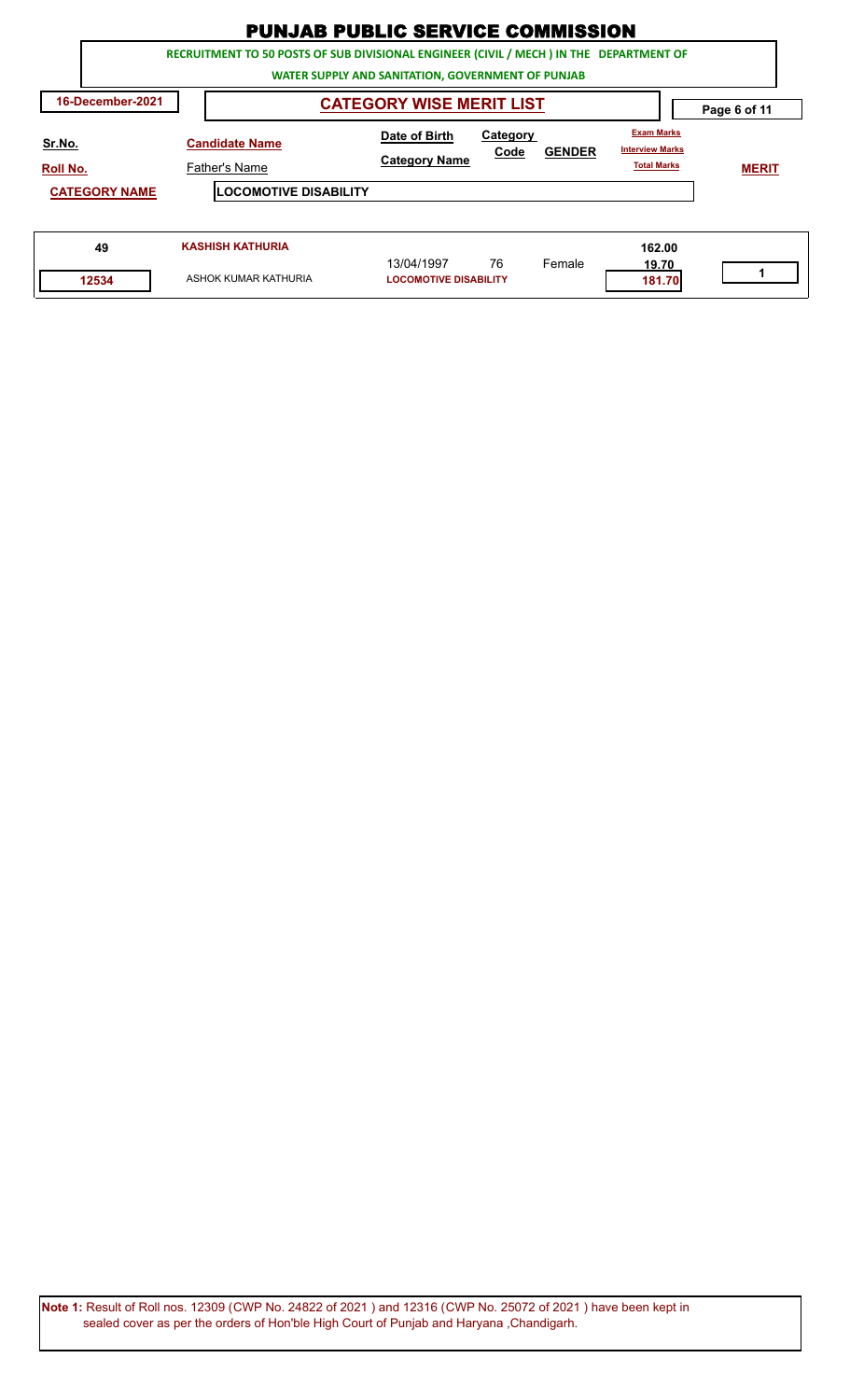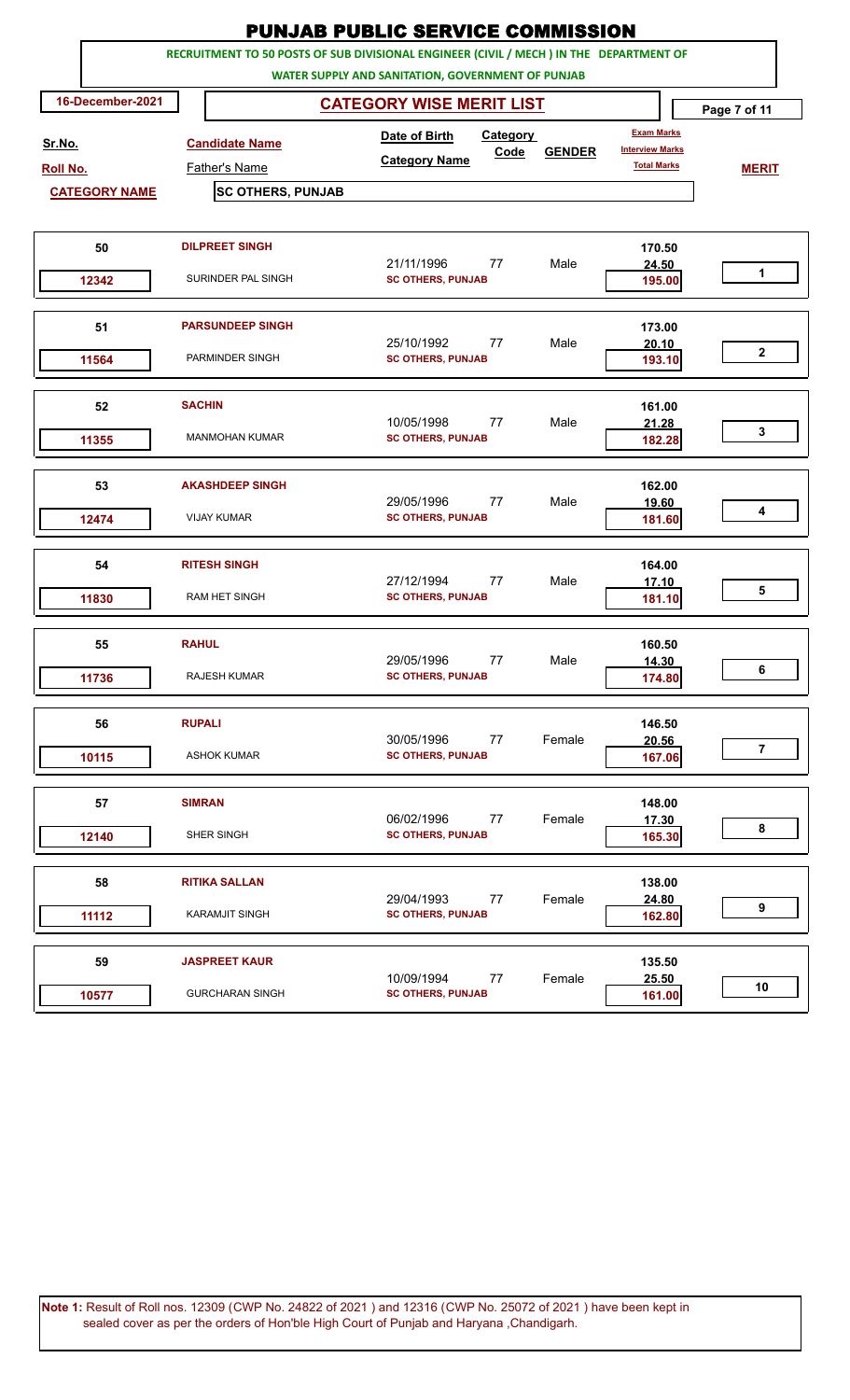|                      |                                                                                         | <b>PUNJAB PUBLIC SERVICE COMMISSION</b>           |                  |               |                                                                   |              |
|----------------------|-----------------------------------------------------------------------------------------|---------------------------------------------------|------------------|---------------|-------------------------------------------------------------------|--------------|
|                      | RECRUITMENT TO 50 POSTS OF SUB DIVISIONAL ENGINEER (CIVIL / MECH ) IN THE DEPARTMENT OF |                                                   |                  |               |                                                                   |              |
|                      |                                                                                         | WATER SUPPLY AND SANITATION, GOVERNMENT OF PUNJAB |                  |               |                                                                   |              |
| 16-December-2021     |                                                                                         | <b>CATEGORY WISE MERIT LIST</b>                   |                  |               |                                                                   | Page 8 of 11 |
| Sr.No.<br>Roll No.   | <b>Candidate Name</b><br><b>Father's Name</b>                                           | Date of Birth<br><b>Category Name</b>             | Category<br>Code | <b>GENDER</b> | <b>Exam Marks</b><br><b>Interview Marks</b><br><b>Total Marks</b> | <b>MERIT</b> |
| <b>CATEGORY NAME</b> | <b>SC LDESM, PUNJAB</b>                                                                 |                                                   |                  |               |                                                                   |              |
| 60                   | <b>GURPREET KAUR</b>                                                                    | 25/12/1995                                        | 79               | Female        | 138.00<br>16.70                                                   | 1            |
| 11925                | <b>RANJIT SINGH</b>                                                                     | <b>SC LDESM, PUNJAB</b>                           |                  |               | 154.70                                                            |              |
| 61                   | <b>RAVINDER SINGH</b>                                                                   | 12/06/1996                                        | 79               | Male          | 125.00<br>17.30                                                   |              |
| 12374                | <b>SURJIT SINGH</b>                                                                     | <b>SC LDESM, PUNJAB</b>                           |                  |               | 142.30                                                            | 2            |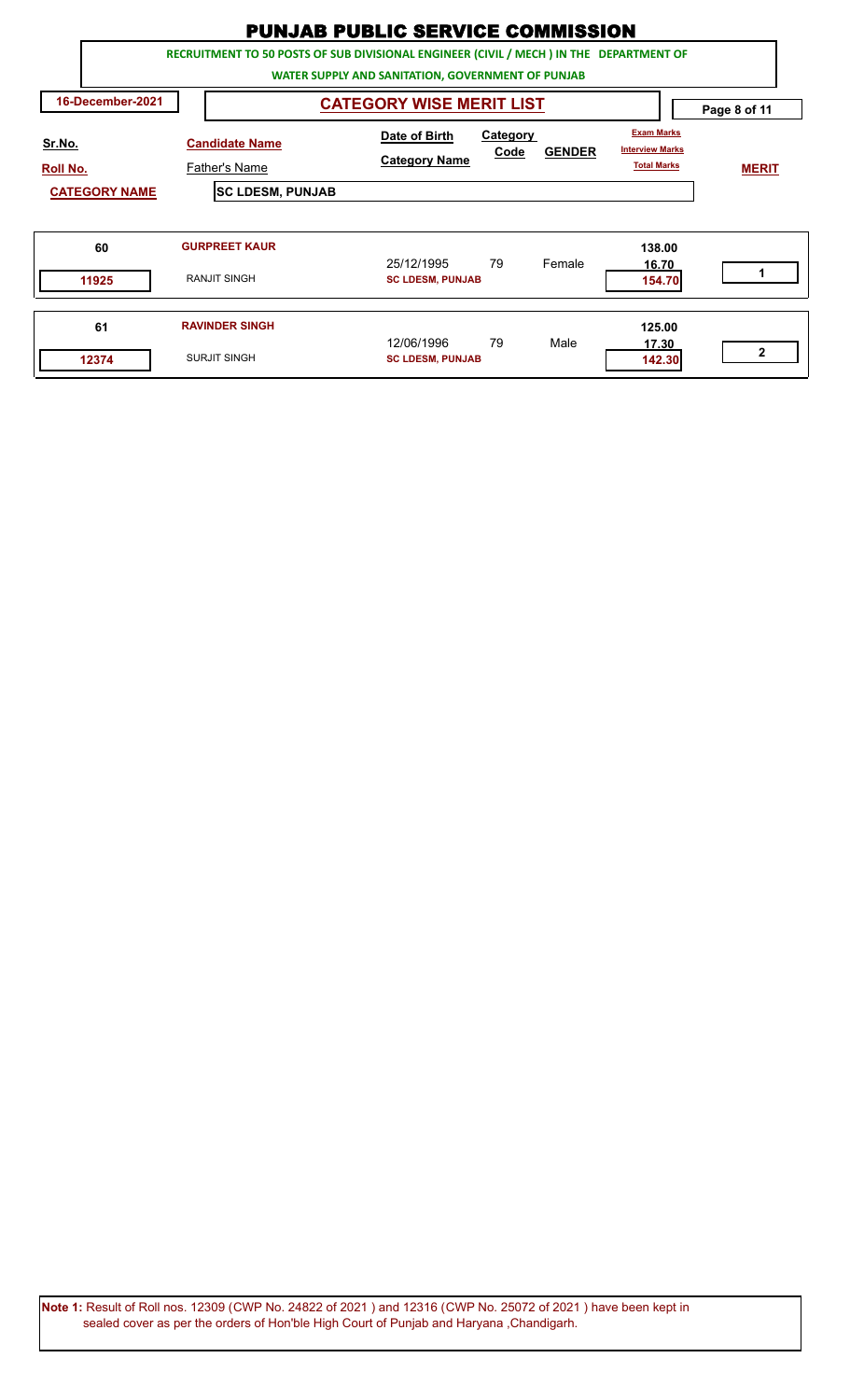|                 |                      |                                               | <b>PUNJAB PUBLIC SERVICE COMMISSION</b>                                                              |                                         |
|-----------------|----------------------|-----------------------------------------------|------------------------------------------------------------------------------------------------------|-----------------------------------------|
|                 |                      |                                               | RECRUITMENT TO 50 POSTS OF SUB DIVISIONAL ENGINEER (CIVIL / MECH ) IN THE DEPARTMENT OF              |                                         |
|                 |                      |                                               | WATER SUPPLY AND SANITATION, GOVERNMENT OF PUNJAB                                                    |                                         |
|                 | 16-December-2021     |                                               | <b>CATEGORY WISE MERIT LIST</b>                                                                      | Page 9 of 11                            |
| Sr.No.          |                      | <b>Candidate Name</b><br><b>Father's Name</b> | Category<br>Date of Birth<br><b>Interview Marks</b><br>Code<br><b>GENDER</b><br><b>Category Name</b> | <b>Exam Marks</b><br><b>Total Marks</b> |
| <b>Roll No.</b> | <b>CATEGORY NAME</b> | <b>BALMIKI/MAZHBI SIKH, PUNJAB</b>            |                                                                                                      | <b>MERIT</b>                            |
|                 |                      |                                               |                                                                                                      |                                         |
|                 | 62                   | <b>HIMANSHU NAHAR</b>                         |                                                                                                      | 165.50                                  |
|                 | 10712                | <b>HARASH KUMAR</b>                           | 81<br>Male<br>01/01/1997<br><b>BALMIKI/MAZHBI SIKH, PUNJAB</b>                                       | 25.10<br>1<br>190.60                    |
|                 | 63                   | <b>TARLOCHAN SINGH</b>                        | Male                                                                                                 | 160.50                                  |
|                 | 10040                | <b>AMARJIT SINGH</b>                          | 03/08/1997<br>81<br><b>BALMIKI/MAZHBI SIKH, PUNJAB</b>                                               | 19.60<br>2<br>180.10                    |
|                 | 64                   | <b>JASKARAN SINGH</b>                         | 12/04/1996<br>81<br>Male                                                                             | 145.00<br>19.70                         |
|                 | 11779                | RAJINDERPAL SINGH                             | <b>BALMIKI/MAZHBI SIKH, PUNJAB</b>                                                                   | 3<br>164.70                             |
|                 | 65                   | <b>JATINDERPAL SINGH</b>                      | 81<br>Male<br>05/03/1997                                                                             | 137.00<br>26.70                         |
|                 | 11864                | <b>RAM SINGH</b>                              | <b>BALMIKI/MAZHBI SIKH, PUNJAB</b>                                                                   | 4<br>163.70                             |
|                 | 66                   | <b>JEEVANJOT SINGH</b>                        | 21/06/1998<br>81<br>Male                                                                             | 129.00<br>26.40                         |
|                 | 10243                | <b>BALJIT SINGH</b>                           | <b>BALMIKI/MAZHBI SIKH, PUNJAB</b>                                                                   | 5<br>155.40                             |
|                 | 67                   | <b>GURPREET SINGH GILL</b>                    | 03/02/1988<br>81<br>Male                                                                             | 138.00<br>17.30                         |
|                 | 11900                | <b>RAMJIT SINGH GILL</b>                      | <b>BALMIKI/MAZHBI SIKH, PUNJAB</b>                                                                   | 6<br>155.30                             |
|                 | 68                   | <b>RAMANDEEP SINGH</b>                        | 14/07/1997<br>81<br>Male                                                                             | 130.00<br>18.50                         |
|                 | 11878                | <b>RAMESH KUMAR</b>                           | <b>BALMIKI/MAZHBI SIKH, PUNJAB</b>                                                                   | $\overline{7}$<br>148.50                |
|                 | 69                   | <b>AGAMJOT SINGH</b>                          | 07/08/1993<br>81<br>Male                                                                             | 129.00<br>16.40                         |
|                 | 10948                | <b>JAIKARAN SINGH</b>                         | <b>BALMIKI/MAZHBI SIKH, PUNJAB</b>                                                                   | 8<br>145.40                             |
|                 | 70                   | <b>GURSHARANPREET SINGH</b>                   | 12/10/1997<br>81<br>Male                                                                             | 129.50<br>15.30                         |
|                 | 10423                | CHITTARANJAN SINGH                            | <b>BALMIKI/MAZHBI SIKH, PUNJAB</b>                                                                   | 9<br>144.80                             |
|                 | 71                   | <b>KULJEET KAUR</b>                           | 18/11/1993<br>81<br>Female                                                                           | 124.00                                  |
|                 | 11330                | <b>MANGAT SINGH</b>                           | <b>BALMIKI/MAZHBI SIKH, PUNJAB</b>                                                                   | 17.60<br>10<br>141.60                   |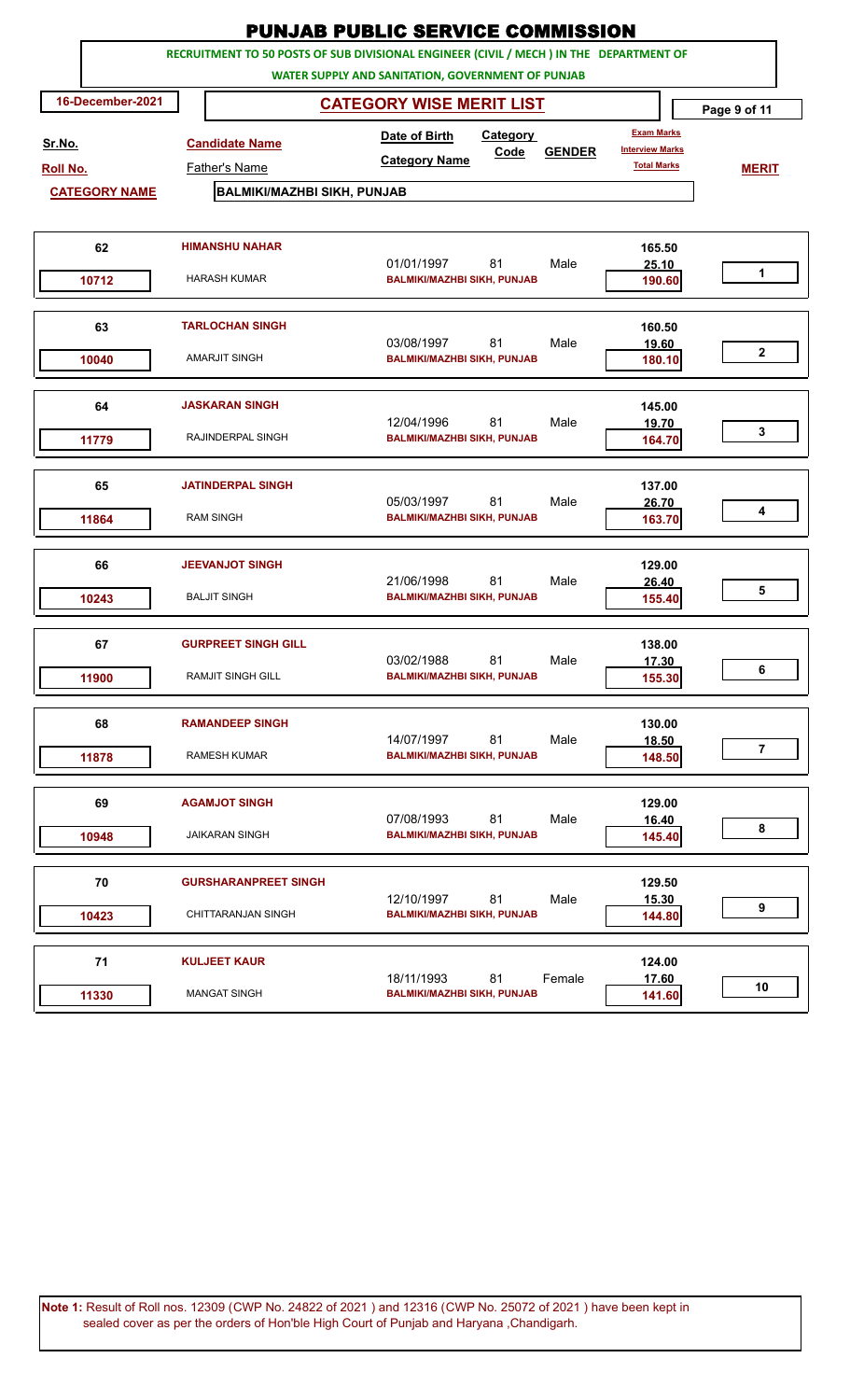|                           |                                                                                         | <b>PUNJAB PUBLIC SERVICE COMMISSION</b>           |                         |               |                                                                   |               |
|---------------------------|-----------------------------------------------------------------------------------------|---------------------------------------------------|-------------------------|---------------|-------------------------------------------------------------------|---------------|
|                           | RECRUITMENT TO 50 POSTS OF SUB DIVISIONAL ENGINEER (CIVIL / MECH ) IN THE DEPARTMENT OF |                                                   |                         |               |                                                                   |               |
|                           |                                                                                         | WATER SUPPLY AND SANITATION, GOVERNMENT OF PUNJAB |                         |               |                                                                   |               |
| 16-December-2021          |                                                                                         | <b>CATEGORY WISE MERIT LIST</b>                   |                         |               |                                                                   | Page 10 of 11 |
| <u>Sr.No.</u><br>Roll No. | <b>Candidate Name</b><br><b>Father's Name</b>                                           | Date of Birth<br><b>Category Name</b>             | <b>Category</b><br>Code | <b>GENDER</b> | <b>Exam Marks</b><br><b>Interview Marks</b><br><b>Total Marks</b> | <b>MERIT</b>  |
| <b>CATEGORY NAME</b>      | <b>BC LDESM, PUNJAB</b>                                                                 |                                                   |                         |               |                                                                   |               |
| 72                        | <b>SANDEEP KUMAR</b>                                                                    | 24/03/1995                                        | 87                      | Male          | 125.50<br>14.20                                                   | 1             |
| 12410                     | <b>TARSEM LAL</b>                                                                       | <b>BC LDESM, PUNJAB</b>                           |                         |               | 139.70                                                            |               |
| 73                        | <b>YADVIR SINGH</b>                                                                     | 30/09/1995                                        | 87                      | Male          | 126.00<br>13.52                                                   |               |
| 11418                     | <b>MUKHTIAR SINGH</b>                                                                   | <b>BC LDESM, PUNJAB</b>                           |                         |               | 139.52                                                            | $\mathbf{2}$  |